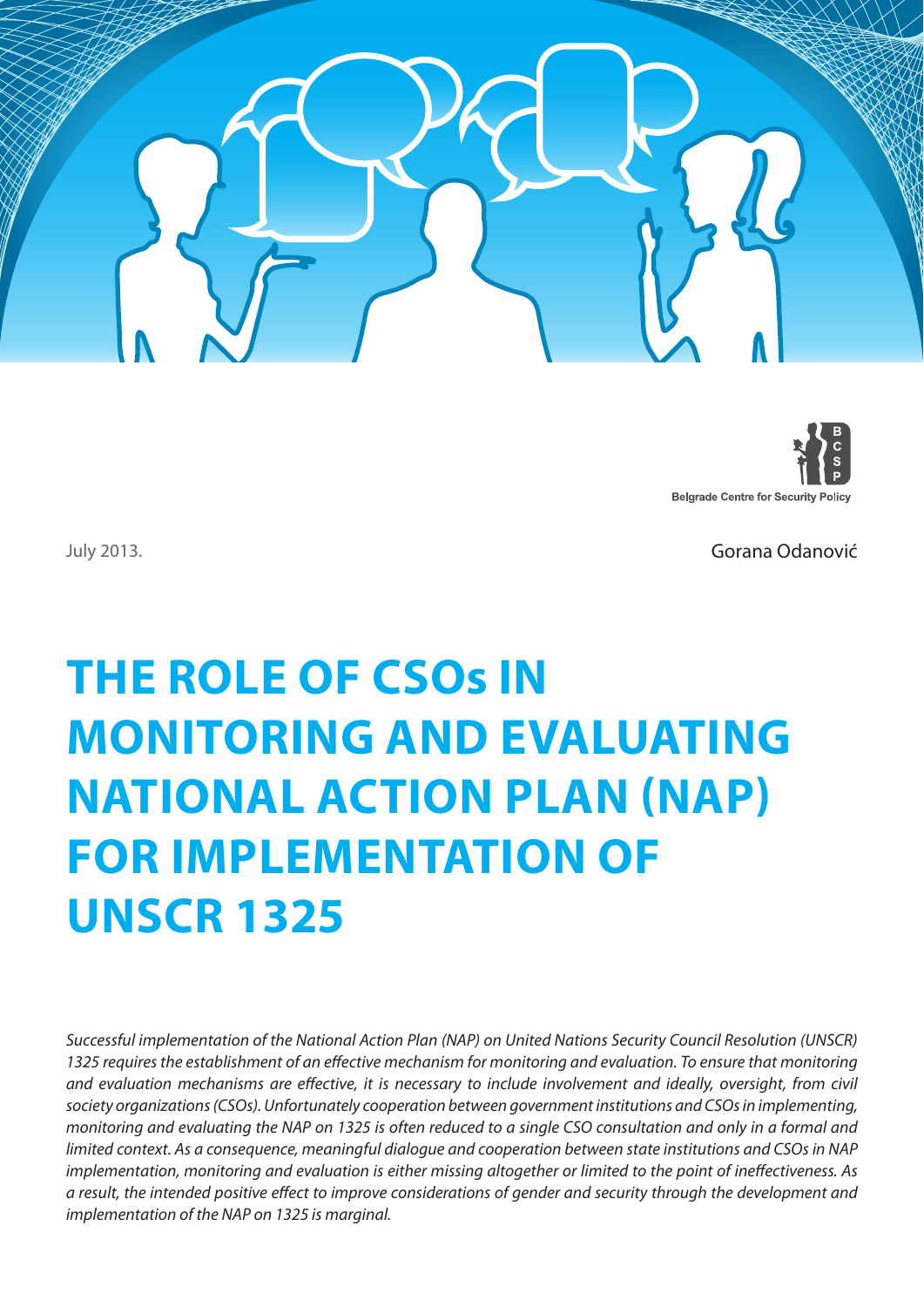# **Recommendations**

#### **For security sector institutions:**

1. Prepare and publish (on their respective websites) their annual plan of activities aimed at forwarding implementation of the NAP on 1325; and post regular reports on completed NAP implementation activities.

2. Appoint a person to be responsible for regular communication with CSOs in order to coordinate NAP 1325 related implementation activities.

3. Increase cooperation with CSOs involved in security related issues, gender equality and the protection of women's rights.

#### **For the Multi-sectoral Coordinating Body (MSCB):**

1. Organize an annual meeting with all interested representatives of civil society to discuss the implementation of the NAP on 1325.

2. Schedule and host annual consultations with CSOs to address thematic areas within the NAP on 1325.

#### **For CSOs:**

1. Increase understanding and deepen knowledge on the connections between security sector reform and gender equality, in order to effectively cooperate with statutory security institutions in the implementation of the NAP on 1325.

## **Introduction**

One of the main challenges to operationalizing NAPs, in order to implement UNSCR 1325,<sup>1</sup> is the absence of specific and effective mechanisms to monitor and evaluate NAP implementation. NAPs are often designed without a clear division of responsibility among different institutions, qualitative indicators or a timeframe for achieving specific goals (EPLO, 2010:6). As well, many NAPs lack the designated resources necessary to support implementation (ibid).

CSO participation is a critical element of NAP implementation – CSOs are well positioned to support the effective implementation of NAPs as well as the efforts of security and government institutions. CSOs can offer direct input on topics related to the security needs and concerns of the community and the existing status of and challenges related to gender equality as well as support the inclusive and representative development of strategies to prevent, manage and resolve violence, conflict and crime. Moreover, in view of the fact that CSO advocacy was largely responsible (in Serbia) for adoption of the NAP on 1325, it is arguably important to include those most invested in and dedicated to the purpose of a NAP. 2

Unfortunately, cooperation between government institutions and CSOs in the implementation of the NAP on 1325 is often reduced to involving CSOs on only a single occasion in a limited and purely formal capacity. For example, consultations with CSOs in the case of Serbia were limited in scope, duration, and quality. As a result, true dialogue and cooperation between government institutions and CSOs in NAP implementation is often missing, which raises questions related to the relevance and effectiveness of the NAP.

The intention of this paper is to illustrate the importance of establishing cooperation between government institutions and CSOs for successful NAP 1325 implementation. The first part of the paper analyses the different roles that CSOs can have in NAP 1325 monitoring and evaluation. The second part of the paper discusses the

<sup>1</sup> United Nations Security Council Resolution number 1325 is the first resolution discussing the consequences conflicts have on women and women's role in resolving conflict and building peace. The Resolution was adopted in 2000 and UN states parties operationalize and implement it through their national action plans (NAPs). Up to now, the NAP on 1325 has been adopted by some 40 states, including four countries in the Western Balkans (B&H and Serbia in 2010, Croatia in 2011, and FRY Macedonia in 2012).

<sup>2</sup> The importance of having cooperation with CSOs and having them involved in peace building and conflict resolution processes was recognised in UNSCR 1889 (Art. 6, 10, & 18).

http://www.un.org/ga/search/view\_doc.asp?symbol=S/RES/1889%282009%29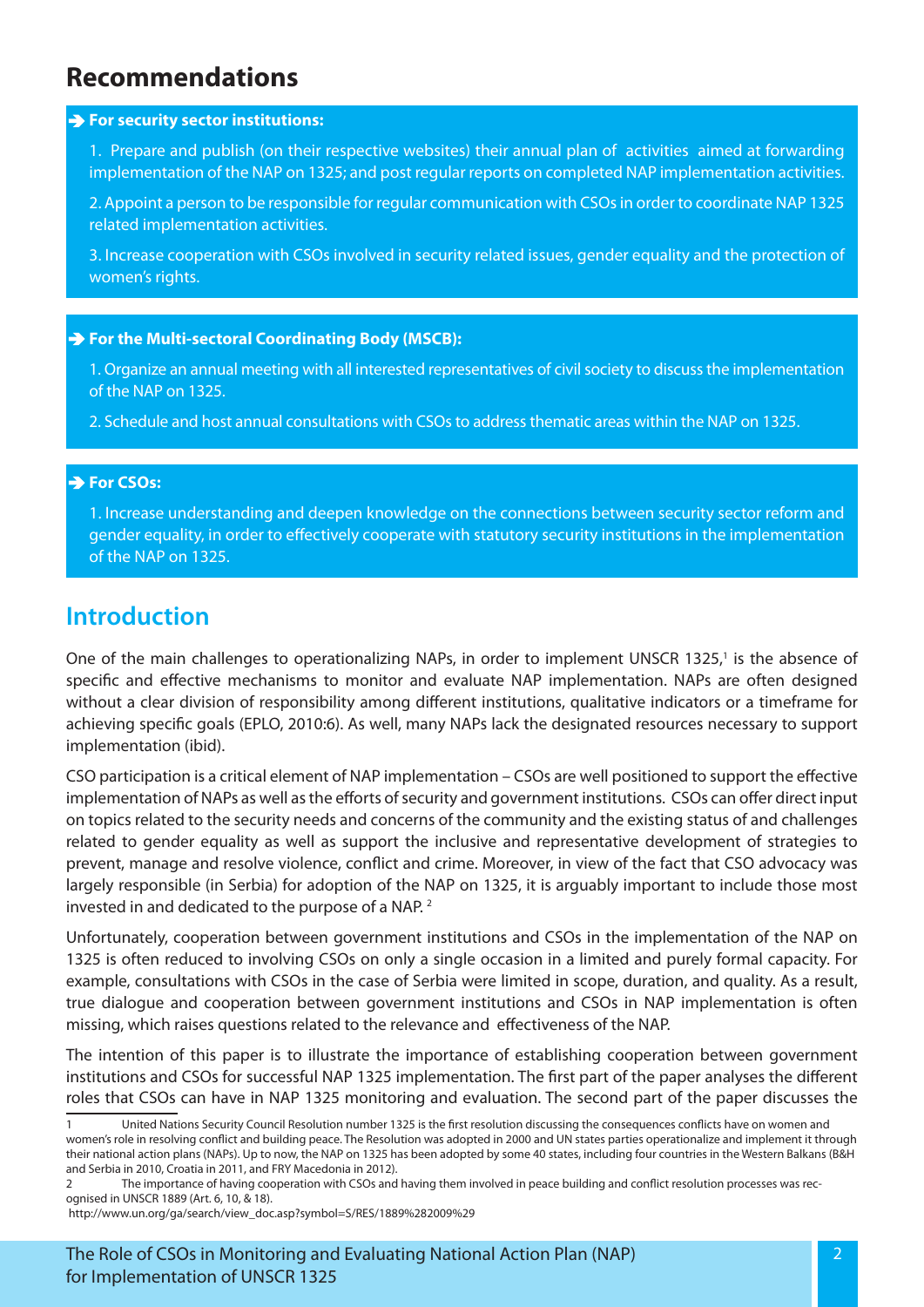contemporary challenges in relation to cooperation between Serbian government institutions and CSO and proposes solutions for promoting increased cooperation.

# **Monitoring and evaluation of the implementation of NAP 1325**

#### *The importance of monitoring and evaluation*

Following NAP adoption to implement UNSCR 1325 $3$  it became clear to many countries that their efforts remained limited unless the NAP document itself defined a mechanism for monitoring and evaluation. As a result, recommendations related to NAP implementation increasingly began to outline the need for inclusion of a clear mechanism to monitor and evaluate implementation activities. Additionally, these recommendations routinely outlined the need for CSO involvement and oversight in monitoring and evaluation mechanisms. Thus, successful implementation of a NAP requires a clear division of duties and responsibilities among the parties in charge of NAP implementation, adequate material and human resources, clear goals in relation to defined timeframes, and a system for monitoring and evaluating the implementation processes and activities. Ideally, all these elements should be predetermined in the NAP; unfortunately this is often not the case<sup>4</sup>. Moreover, it is not possible to implement monitoring and evaluation without indicators based on which the effectiveness of NAP implementation can be measured.<sup>5</sup>

## **The difference between monitoring and evaluation6**

The terms 'monitoring' and 'evaluation' are often mistakenly used interchangeably. Monitoring means continually collecting data about NAP implementation (e.g. activities including trainings, meetings, policy development, etc.), analysing and presenting that data in the reports to be delivered to the competent authority. Monitoring makes it possible to, within NAP implementation, to note problems and make adjustments in a timely and efficient manner. Evaluation means the occasional assessment of the extent to which the defined goals have been achieved, by comparing effectiveness and (expected and unexpected) effects of the activities in relation to the defined goals. Even though these two processes are different in respect of the intervals in which they take place their purpose, and scope, together they represent a single continuous process.

Although monitoring and evaluation indubitably have a positive effect on policy implementation processes, they are often overlooked. Namely, it happens that institutions (and persons) in charge of implementing a policy are at the same time in charge of monitoring, and sometimes even for evaluation of implementation of that same policy. Because the focus is on implementation, it happens that monitoring and evaluation are under-prioritized, postponed or even completely disregarded<sup>7</sup>. There are several reasons for this:

- $\rightarrow$  The lack of technical skills and resources required for monitoring and evaluation, such as the lack of trained staff, financial resources and time;
- $\rightarrow$  Monitoring and evaluation are seen as a form of inspection or control by a supervisor;
- $\rightarrow$  Fear that evaluation will be negative, which may affect the status of the persons in charge of implementing the document;

<sup>3</sup> Chile and Denmark were first countries to adopt NAP 1325 in 2005. Source: http://peacewomen.org/naps/list-of-naps

<sup>4</sup> Most often with regard to resources. Thus, for instance, the Macedonian NAP on 1325 states that "the activities envisaged in the NAP will not have any financial implications and the funds required for its implementation will be provided within the institutions in charge of implementing the NAP on 1325". http://www.mtsp.gov.mk/WBStorage/Files/nap\_rezolucijanov.doc

<sup>5</sup> While this paper is not dealing with indicators, but rather the role CSOs can play in monitoring and evaluation, more information about indicators for monitoring the implementation of the Serbian NAP on 1325 can be found in: Džigurski, S. (2013) Praćenje i izveštavanje o sprovođenju Nacionalnog akcionog plana Republike Srbije za primenu Rezolucije 1325 Saveta bezbednosti Ujedinjenih nacija: prakse i izazovi (Monitoring of and Reporting about the Implementation of the Republic of Serbia's National Action Plan for Implementing the United Nations Security Council Resolution 1325: Practices and Challenges). Belgrade: Belgrade Centre for Security Policy. Available at: http://www.bezbednost.org/upload/document/pracenje\_i\_izvestavanje\_o\_sprovodjenju\_nap\_1325.pdf

In 2012, following a two-year process, the UN defined a list of indicators for monitoring the implementation of UNSCR 1325 and related resolutions. See more information in:

http://www.un.org/womenwatch/ianwge/taskforces/wps/Strategic\_Framework\_2011-2020.pdf

<sup>6</sup> According to: http://www.theglobalfund.rs/files/Priru%C4%8Dnik%20za%20potprimaoce.pdf 7 Ibid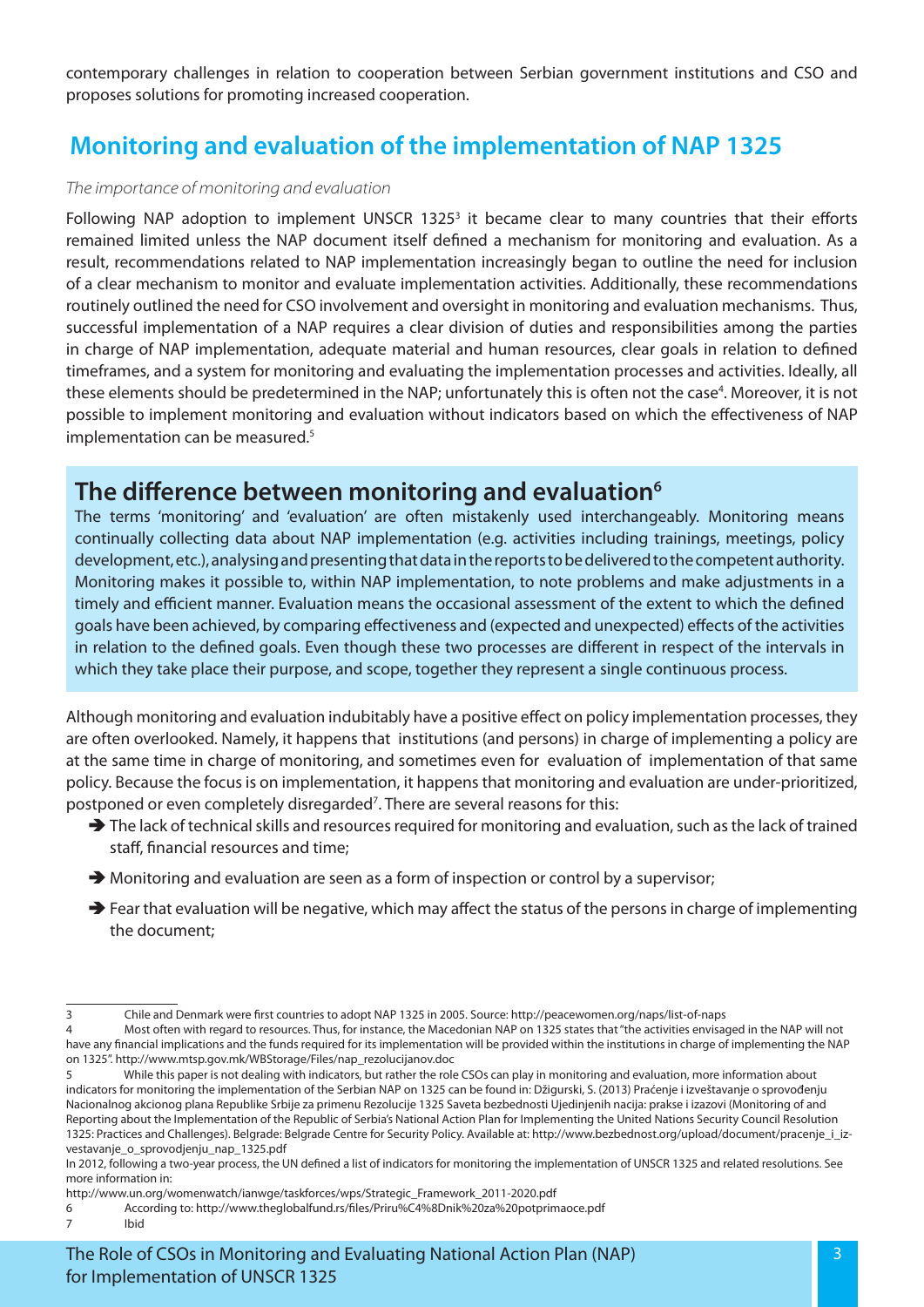$\rightarrow$  Implementing monitoring and evaluation requires investing time and resources and benefits from this process may not be immediately and directly visible. Besides, many believe that monitoring and evaluation is an "unnecessary waste of time" and that investing in activities for the implementation of monitoring and evaluation is an "unnecessary waste of financial and human resources" (JAZAS Youth, 2009:22).

Irrespective of this, monitoring and evaluation represent necessary steps for the effective implementation of a document or policy; planning of any future activities would not be successful without it. Security sector institutions should therefore appoint a person to be responsible for implementing monitoring and evaluation (or coordinating these activities). The same person may be put in charge of communicating with CSOs<sup>8</sup>.

## *The role of CSOs*

For monitoring and evaluation mechanisms to be truly effective it is necessary that CSOs are involved, or at the very least, consulted at regular intervals. There are several reasons for this. First of all, including CSOs is important because the participation of citizens in all political processes, including in the development of security policy, constitutes a key element of participative democracy. Moreover, CSOs represent an efficient and effective method of obtaining valuable input from citizens related to their security needs, concerns and priorities. Finally, CSO and citizen involvement constitutes a critical element of democratic accountability and transparency between government actors and civil society in security policy development and implementation. Thus, the absence of CSO engagement represents a failure to adhere to democratic principles of security sector reform and governance. In addition, a lack of input and communication by civil society can lead to operational failures in the implementation of security policy as a result of misguided priorities based on limited or partial information related to the needs of the community.

## **The participation of citizens and CSOs in security policy is an important element of participatory democracy**

The complexity and dynamics of political, economic, and social processes in the modern world require governments and government institutions to quickly adjust to changes and readily respond to different (crisis) situations. One of the necessary preconditions for government responsiveness is the involvement of citizens and their associations. The effectiveness of representative democracy, based on the principles of the separation of powers, free elections, and multi-party system, is increased with the introduction of the principle of participatory democracy. Participatory democracy implies permanent inclusion of citizens in the processes of managing public tasks and should not be limited to election of individuals at different levels. This type of democracy implies that citizens have at their disposal different mechanisms that allow them to express their needs or positions about specific topics, which are then translated into policies. Therefore, citizens are entitled to ask and be informed about the decisions and processes that have an impact on their life. Moreover, citizens pay for public administration (through taxation) and that therefore public administration should operate in accordance with the priorities defined by citizens.

Having this in mind, as well as the multiple challenges UNSCR 1325 addresses, the NAP on 1325 constitutes a priority Government (security) policy about which citizens and CSOs have the right to be informed and take part in. CSO participation in NAP 1325 implementation is even more important when you consider that UNSCR 1325 is a direct product of the organized advocacy of women and CSOs who have been leading advocacy initiatives, training programs and mobilization of grassroots groups and networks worldwide (Naraghi Anderlini, 2010:16).

The importance of including CSOs is also highlighted in UNSCR 1889, which directly relates and refers to UNSCR 1325. **Concretely, the participation of CSOs in the implementation**, monitoring, and evaluation of the NAP on 1325 is **important because** of the following:

- » *Enhanced transparency and accountability of government institutions in implementing the NAP on 1325. This is achieved through CSO data collection on NAP implementation including: requesting information from government institutions on the planned and executed activities in connection with NAP implementation; identifying*
- 8 Such is the case in Switzerland.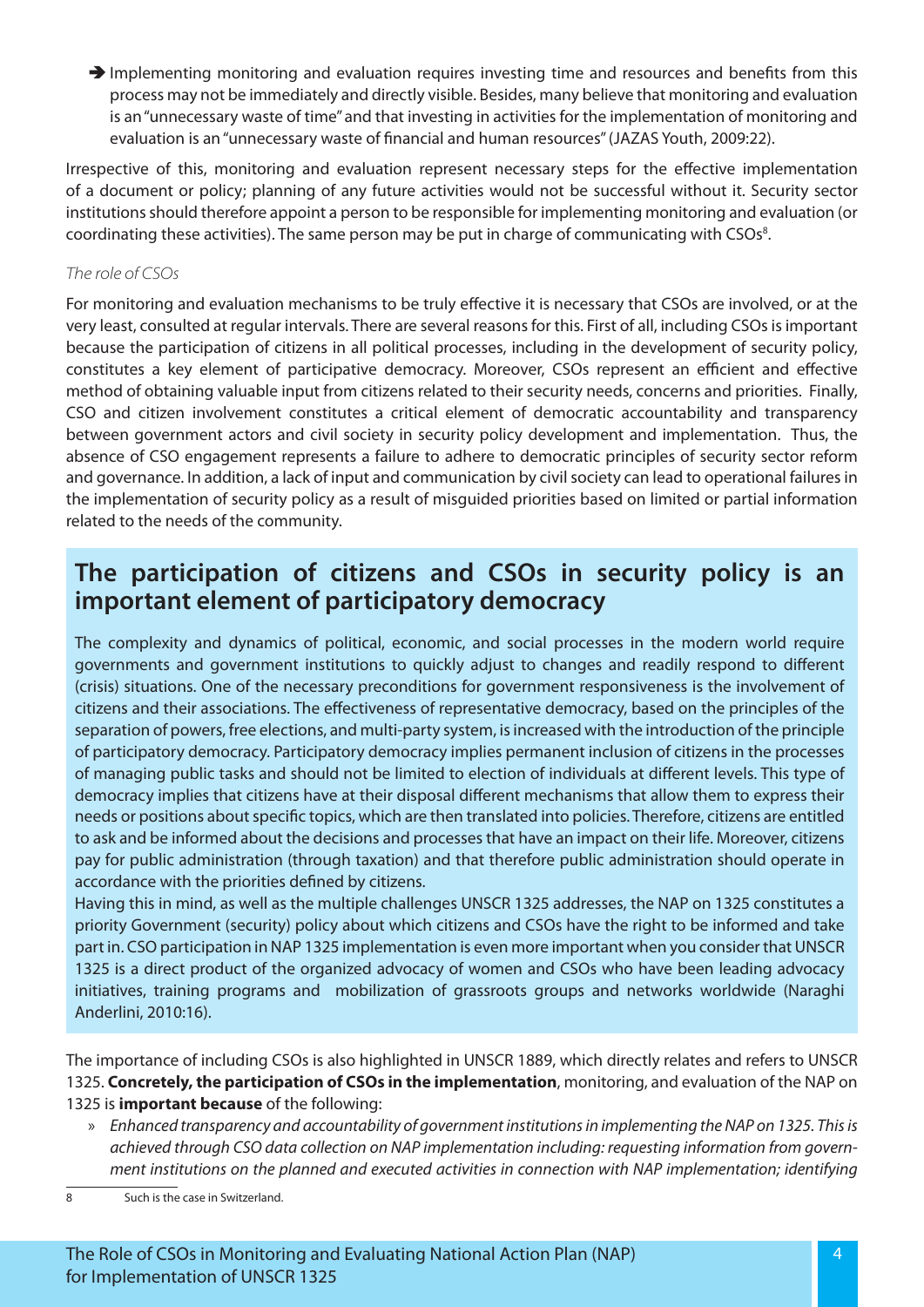*challenges and developing solutions in relation to NAP implementation; and keeping the public informed on the status of NAP implementation. Moreover, by including CSOs, and women in particular, in the process of NAP implementation, the government signals to citizens its serious intention to improve the status, security and safety of women.* 

- » *CSOs are an important source of information (about the needs of individual social groups, the challenges they face and strategies to deal with these challenges). CSOs often play the role of 'intermediary' between social groups, whose interests and safety and security needs they represent (e.g., women and children, LGBT population, etc.), and the security sector. This is achieved through their public advocacy efforts specifically related to the policies and institutional mechanisms which facilitate the appropriate response to safety threats for these groups.*
- » *Transmission of the UNSCR 1325 'message' to the general public. The public is generally very poorly informed about UNSCR 1325 and its importance for women. This is only understandable if we assume that neither representatives of international organisations nor CSOs are sufficiently familiar with this resolution (EPLO, 2011:4)9. In Serbia the situation is similar – little is known about UNSCR 1325, particularly at the local level, and it is even less clear how local CSOs can participate in the implementation of the NAP on 132510. However, CSOs can, if provided with information and access to information, constitute an important conduit of information to the public on UNSCR 1325 and the Serbian NAP.*
- » *Prevent the instrumentalisation and militarisation of UNSCR 1325. Some women's organisations point out that in many countries the implementation of UNSCR 1325 simply amounts to increasing the number of women in the security sector, namely that a kind of 'feminisation' of the army may take place (EPLO, 2011:4). This trend is visible both in European countries and in countries outside of Europe. That is why, according to representatives of these organisations, it is worth questioning whether certain states and regional and international organisations, are selectively implementing UNSCR 1325 in order to exclude certain elements. In this context, CSOs (or more specifically, women's organisations) have an important role in preserving the original values of UN-SCR 1325 and related resolutions. These documents underline the need to include women in decision making processes, peace negotiations, and the development of strategies to prevent, respond to and protect against gender based violence.*
- » *Increase efficiency and impact of NAP related activities. If the process of monitoring and evaluating NAP 1325 implementation is participatory, namely if representatives of CSOs are directly involved, their participation can and will contribute to more clearly identifying the needs of women and thus the ability to develop better response s in the field.*

As a result, CSOs in some countries have gathered together to promote their equal participation in the process of NAP 1325 implementation, monitoring, and evaluation. Governments have responded differently to such requests from CSOs – from absolutely ignoring CSOs' (e.g. Cyprus) to recognizing civil society as a key partner in developing, implementing, monitoring and evaluating the NAP on 1325 (e.g., the Netherlands<sup>11</sup>). While there is no single model of cooperation between government institutions and CSOs for NAP 1325 monitoring and evaluation, in most cases, the role of CSOs in this process is not formalised within the NAP as such. For instance, countries in which CSOs are recognised as important and their cooperation is formalised include Switzerland and Great Britain. While, for example, the Swiss NAP on 132512 states that the ministries responsible for implementing the NAP must regularly report to CSOs.

<sup>9</sup> The Report indicates that some of the participants at the 2010 session of the UN Commission on the Status of Women were not familiar with UNSCR 1325, and that there were some participants who thought that this Resolution victimises women and promotes war.

<sup>10</sup> In 2011 and 2012 BCBP organised a number of consultations about security and safety and gender equality at the local level. The participants at these consultations included representatives of CSOs, local governments, police, and judiciary; it turned out that only a small number of participants (and these were all the representatives of CSOs) was aware that Serbia had adopted a NAP on 1325 and more or less the purpose of the document. See more about the consultations in: http://www.bezbednost.org/Vesti-iz-BCBP/659/Bezbednost-na-lokalnom-nivou-da-li-su-zene.shtml and http://www. bezbednost.org/Vesti-iz-BCBP/4504/Sta-su-bezbednosni-izazovi-u-Sandzaku-i-kako-ih.shtml

<sup>11</sup> http://www.peacewomen.org/assets/file/NationalActionPlans/dutch\_nap\_2012-2015.pdf

<sup>12</sup> http://www.peacewomen.org/assets/file/NationalActionPlans/switzerland\_nationalactionplanrevised\_october2010en.pdf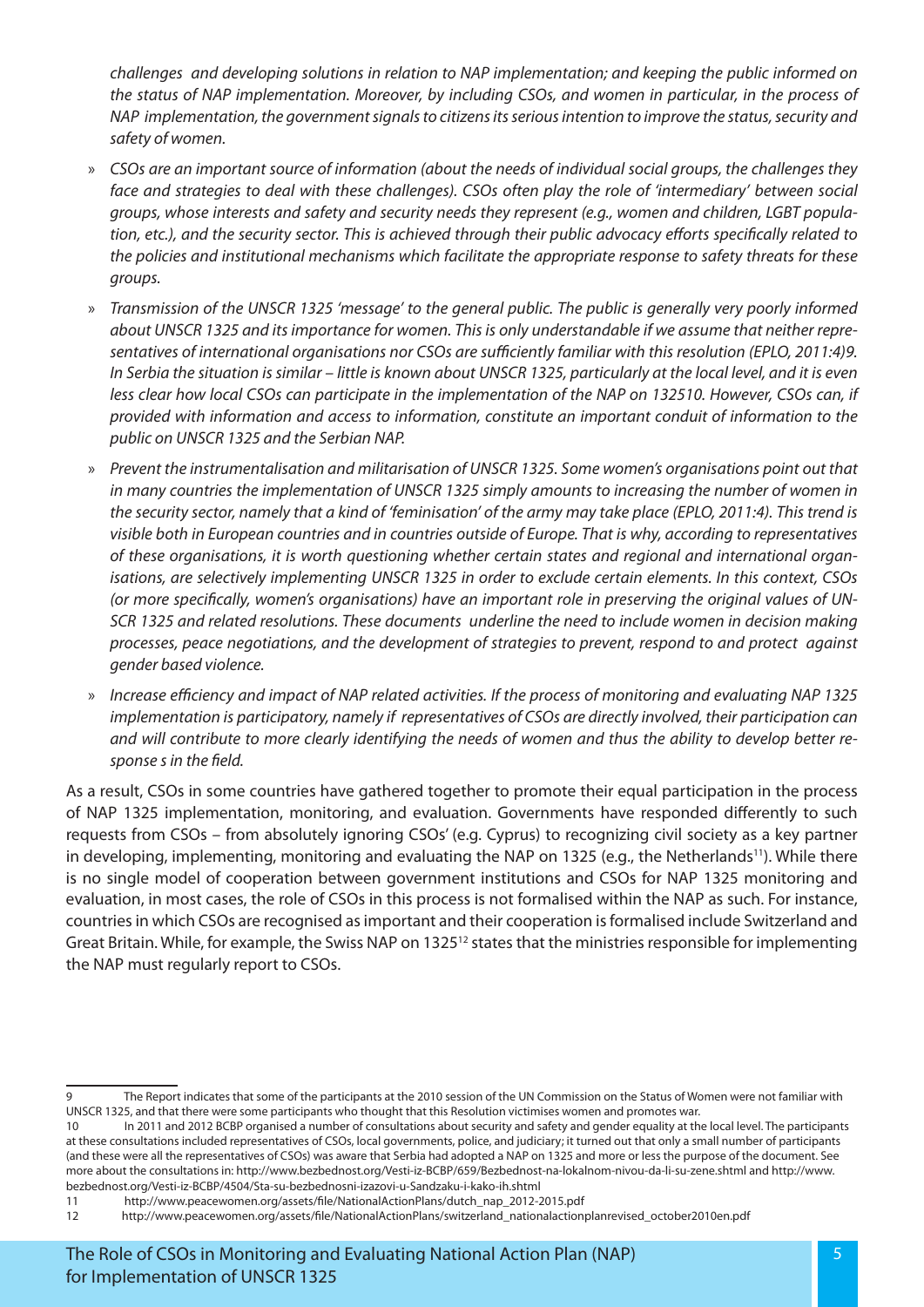#### *Models of CSO participation in NAP 1325 monitoring and evaluation*

The topics of gender and (human) security connect together a large number of government institutions (defence, police, judiciary, healthcare, social institutions, etc.), non-statutory actors, and often international organisations. The establishment of effective coordination and cooperation between all these actors is one of the greatest challenges in the implementation of NAPs (Beetham and Popovic, 2009:17). The implementation of NAPs on 1325, therefore, requires the establishment of an effective mechanism which will coordinate the activities and facilitate the exchange and collection of information from different sources, and by doing so, enable successful cooperation of state and non-state actors.

Analysing different models of CSO participation in the implementation, monitoring, and evaluation of NAPs on 1325 in European countries<sup>13</sup> illustrates that **consultations** are the most common model of cooperation. Consultations are usually organised annually (by way of large events with many interested organisations) or as regular (quarterly or biennial) meetings. Ad hoc meetings may also be held and are usually arranged to collect CSO input needed for the development of an annual report on NAP implementation. Annual reports on NAP implementation are therefore usually prepared after consultations with representatives from civil society. The number of CSOs involved in the process of consultations with the government can vary from a few organizations to a couple dozen. In some countries, (e.g. the Netherlands, Great Britain, Switzerland), CSOs have created a **platform/network/coalition** devoted to the topic of women, peace, and security. These platforms allow for a larger number of CSOs to participate in consultations and as a result, increase involvement in the implementation of UNSCR 132514. In some countries, the Government's officials, MPs, international organisations, etc. participate in the work of these platforms in order to jointly identify strategies to implement the commitments of the NAP (e.g. Finland and Belgium). For instance, a working group consisting of the representatives of the Government and the representatives of 1325 Network Finland meets six times a year. In some cases representatives of civil society take part at the **meetings of the government working group** for NAP implementation (e.g. Austria and Finland), or they are sporadically invited to meetings in order to provide specific information (e.g. Norway and Spain). In some countries representatives of civil society take part in the **work of the body** for NAP 1325 implementation (or the monitoring of implementation). For instance, a representative from civil society is a member of the body in charge of implementing the AP 1325 in B&H<sup>15</sup>. Participation of CSOs in the work of such a body is particularly important in the implementation of NAP evaluation or in its revision. While the first type of cooperation (taking part in meetings) gives CSOs the opportunity to occasionally meet with the representatives of state institutions, usually upon their invitation; the second type (taking part in the work of the body), gives CSOs greater access to information and allows them to actively take part in all activities of such a body.

## **1325 Network Finland**

1325 Network was founded in 2006. It consists of 12 CSOs and several independent researchers from different universities. The network has a coordinator, a mailing list through which it collects and disseminates information, and it holds regular meetings. The Network played an important role in adopting the NAP in Finland – after a number of meetings with the representatives of different ministries and public advocacy, the decision to adopt the NAP was made in 2007. The Network was invited to take part in the working group in charge of drafting the document itself. The Network implements independent monitoring and evaluation of NAP implementation.

tion 1325. http://operation1325.se/en

<sup>13</sup> The comparative analysis of NAPs in different European countries "Comparing National Action Plans for UNSCR 1325 in Europe" is available at: http://www.eplo.org/assets/files/2.%20Activities/Working%20Groups/GPS/GPS\_Table\_Comparing\_NAP\_Country\_March%202012%20%282%29.pdf 14 The example of a successful platform is the Swedish CSO platform Operation 1325 - Women's Organisations Cooperating in Realising Resolu-

<sup>15</sup> In B&H, a Coordinating Committee consisting of 20 members is in charge of implementing the AP on 1325. Source: http://www.1325.arsbih. gov.ba/?page\_id=8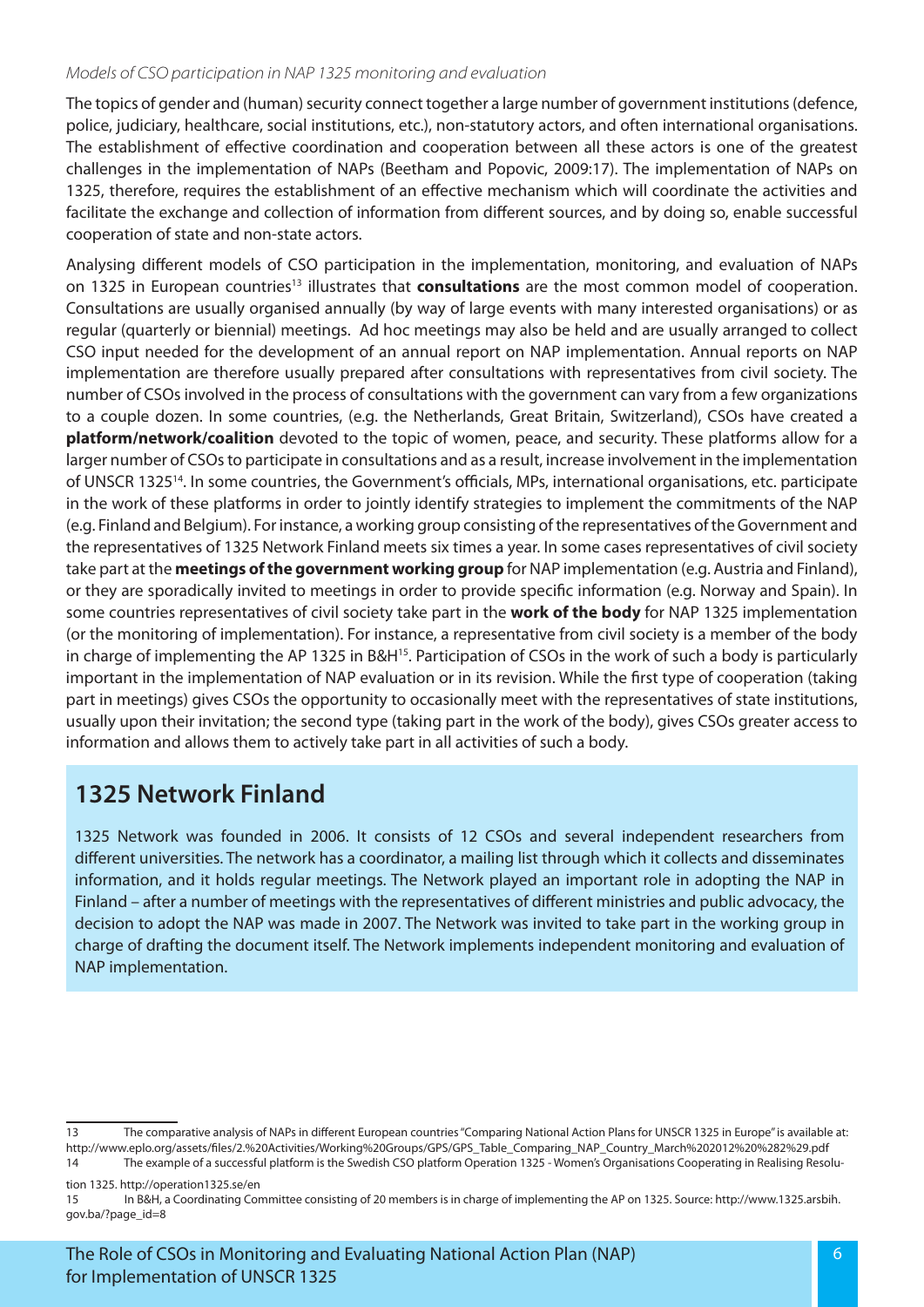## **Parliamentary commission for monitoring the NAP implementation in Great Britain**

Great Britain adopted its first NAP on 1325 in 2006 and then the NAP was revised in 2010 and 2012. For the purpose of monitoring NAP implementation, the Associate Parliamentary Group on Women, Peace and Security (APG-WPS) was set up. What distinguishes this group from other similar parliamentary bodies is the fact that the CSO network, Gender Action for Peace and Security (GAPS), is acting as its secretariat and coordinating the work of the Group. This parliamentary group ultimately contributed to the exchange of information and the establishment of cooperation between different ministries, MPs, and CSOs.

It should be noted that CSOs fulfill a number of important functions with respect to NAP monitoring and evaluation. For example, CSOs may develop an independent or shadow report on implementation of the NAP on 1325, which are usually published on an annual basis. Moreover, CSOs have the possibility to, through a report they may periodically submit to the CEDAW Committee,16 to inform the Committee on the status of implementation of the NAP on 1325.

## **Participation of CSOs in monitoring and evaluating the implementation of the NAP on 1325 in Serbia**

Cooperation between the security sector and civil society in Serbia takes place on an ad hoc basis, without clearly defined rules and criteria for communication or dialogue (Hadžić and Stojanović Gajić, 2012:31). Security sector institutions (and public administration in general) are not aware that civil society may be an equal partner in formulating and implementing individual policies and thus may unburden and improve the work of institutions in their country.

#### *Independent monitoring of the NAP on 1325 in Serbia*

The Parliamentary *Commission for Monitoring the Implementation of the NAP on 1325* is in charge of implementing monitoring of the NAP in Serbia. The Commission is made up of representatives from competent parliamentary bodies<sup>17</sup> and gender equality mechanisms. This body controls and oversees the work of all the authorities and mechanisms put in charge of implementation of the NAP on 1325, including the Council<sup>18</sup> and the Multi-sector Coordination Body (MSCB). The latter two entities must submit their semiannual and annual reports concerning NAP implementation to the Commission. The Commission was set up only in February 2013 and so far has not considered any MSCB reports. Presently it is not envisaged that the representatives of CSOs will take part in the oversight work of this body.

The Serbian NAP defines independent monitoring in quite broad terms: "...*monitoring is implemented by the general public with whom the media needs to provide information concerning the status and results of NAP implementation ... but monitoring can also be implemented by the representatives of the NGO sector...*". The inclusion of CSOs in the process of NAP implementation, monitoring and evaluation, however, is not explicitly envisaged by the document as such; this greatly impedes CSO efforts to get involved in the process. On the other hand, in 2011 two organisations – *Women in Black* (WiB) and the *Belgrade Centre for Security Policy* (BCSP), started to conduct independent monitoring of implementation of the NAP on 1325 in Serbia. The most serious

<sup>16</sup> The Committee for the Elimination of All Forms of Discrimination against Women was established in 1982 based on the convention with the same name (CEDAW). The Committee is tasked with overseeing the implementation of the Convention in member states. Serbia submitted its first report in 2007 (for the period 1992 – 2006). Not only the states, but also the CSOs had to submit reports to the Committee, including alternative reports or shadow reports. The Alternative Report on the Implementation of CEDAW in Serbia for the Period 1992-2006 was prepared by the Voice of Difference organisation from Belgrade in cooperation with the Autonomous Women's Centre, ASTRA, the Incest Trauma centre, and Women in Black.

<sup>17</sup> Members of the Commission are the representatives of the Committee for Human and Minority Rights and Gender Equality, the Committee for Defence and Internal Affairs, the Committee for Foreign Affairs, the Committee for Labour, Social Issues, Social Inclusion, and Diminishing of Poverty, the Committee for Judiciary, Public Administration, and Local Self-government, and the Assistant to the Commissionaire for Equality Protection. Source: http://www.parlament.gov.rs/narodna-skupstina-/sastav/radna-tela/komisija-za-pracenje-sprovodjenja-nacionalnog-akcionog-plana-za-primenu-rezolucije-1325-sb-un-.1763.html

<sup>18</sup> The political council, as of the writing of this paper, has not yet been convened despite on-going NAP implementation efforts for the last two and half years.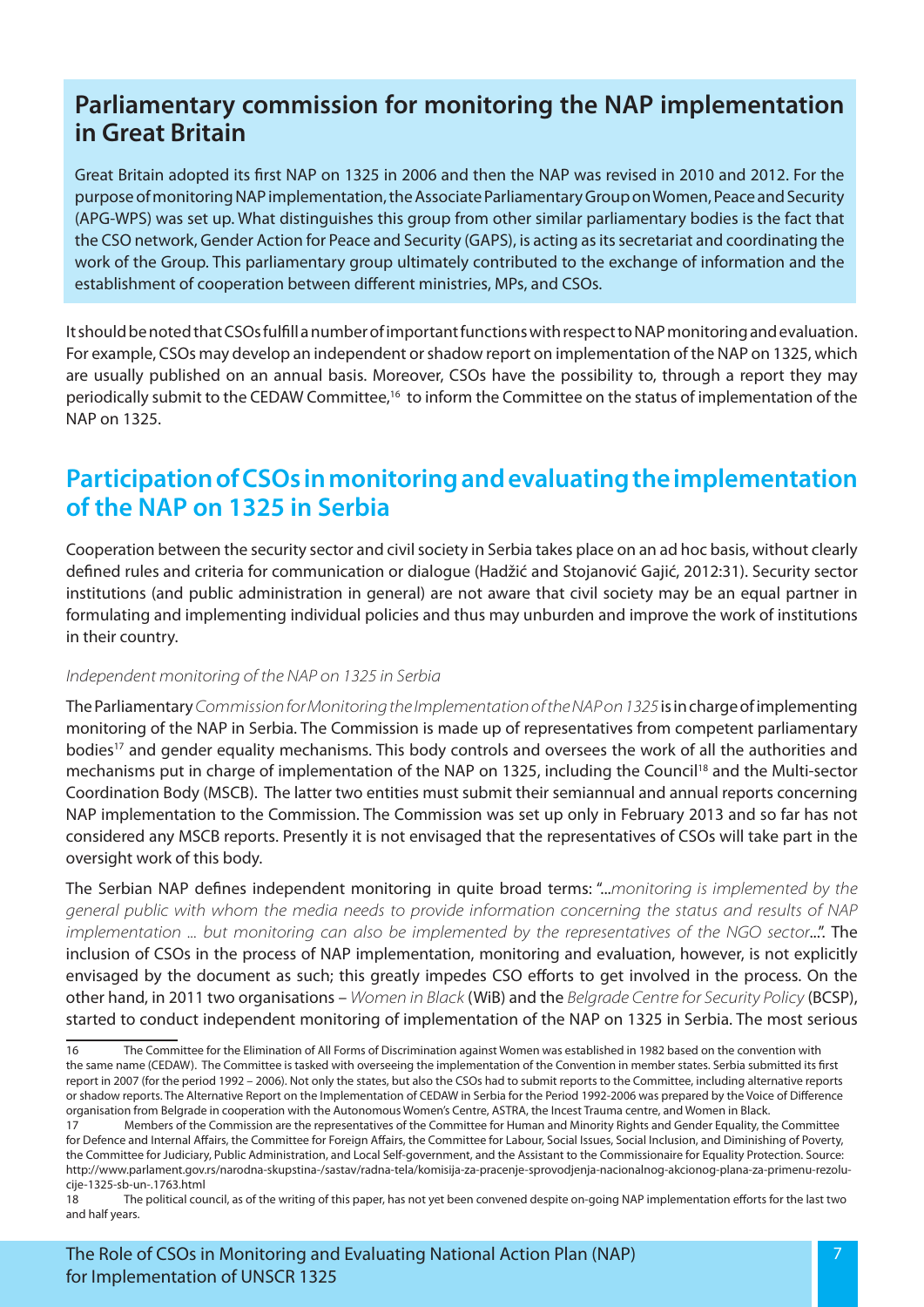problem encountered by both of these organisations was a lack of access to information concerning the activities undertaken by institutions in relation to NAP implementation. Both reports were published in mid-201219. Whilst the WiB Report predominantly analysed topics related to the participation of women in peace negotiations, war crimes processing and reparations processes, the focus of the BCSP Report was related to institutional changes in the security sector (representation and protection of women employed in security sector, training of staff, etc.). The foremost issues that emerged in both Reports relate to the lack of transparency in the implementation of the NAP, inaccessibility of data related to implementation, and the reluctance of institutions to cooperate with women's CSOs. Both organisations continued monitoring in 2012/13, and the results are expected in the second half of 2013.

### *Challenges in cooperation with CSOs and the security sector – What 'language' do we speak?*

The main reason state officials give for virtually excluding CSOs from the implementation, monitoring, and evaluation of the NAP on 1325 in Serbia is the widespread opinion that representatives of civil society are not sufficiently skilled to perform effective monitoring and evaluation of security policy. Namely, representatives of some government institutions stress that representatives of CSOs "*do not know the first thing about the functioning of the security sector, the structure of the institutions and what falls within the range of their powers and responsibilities and what does not*"20. This prevailing attitude within government, and particularly within security sector institutions, makes it difficult to establish a dialogue between security institutions and civil society. Moreover, government officials point out that in addition to having specialized and technical skills related to security sector work, CSOs also need access to confidential information – which they cannot be granted. Although it is true that representatives of civil society do not always enjoy the same access to information, some CSOs, and particularly think-tanks, have developed the requisite expertise (e.g. human rights, peace building, security sector reform, domestic violence, human trafficking, etc.) and thus, with their knowledge and experience can contribute to improving security for citizens. It should also be noted that the argument in favor of maintaining confidentiality may also be used to screen out access and thus avoid accountability within the security sector (Caparini and Fluri, 2006:5).

Moreover, it is not reasonable to expect representatives from CSOs (particularly those not specialised in security related topics) to have in-depth knowledge of the hierarchical structure of security sector institutions or all the powers and responsibilities of their specific organisational units. CSOs argue that their lack of specialized technical skills is a result of their work on a large number of different topics in combination with the likelihood that they will only address security issues on an *ad hoc* basis. This is particularly true for smaller organisation outside Belgrade. Security sector institutions, however, should provide NAP implementation related information to any CSOs which request it (and within a precisely defined timeframe per the Law on Free Access to the Information of Public Importance). As well, some CSOs have a critical attitude towards security sector institutions, which further impedes the establishment of meaningful dialogue. Accordingly, it is necessary that both parties – the government and CSOs are open and ready to listen and discuss the issues.

The other challenge to cooperation, stressed by representatives of some security sector institutions, is that even if they are willing to cooperate with CSOs, they do not know with whom to collaborate. Or in other words, "*which organisations are representative organizations important for cooperation [on NAP implementation]*"21. This question raises several legitimate issues. For example, civil society is heterogeneous; CSOs are not uniform in the topics they address nor the social groups they represent. This undoubtedly makes cooperation with them more difficult for state institutions. Yet state institutions may cooperate with just one or two organisations with specialised knowledge and skills on a particular topic related to security, gender equality or women's engagement. However, this cannot and does not constitute cooperation with the whole of civil society – but rather a specific area of civil society. That is why it is necessary to, through different activities (consultations, meetings, focus groups), include the largest possible number of organizations, with different profiles and from different parts of Serbia. This can insure a participative and representative process and additionally fill important gaps in input and experience of CSOs.

<sup>19</sup> WiB report is available at: http://www.zeneucrnom.org/pdf/nezavisni\_monitoring\_primene\_rezolucije1325\_u\_srbiji.pdf , and BCBP report at: http://www.bezbednost.org/upload/document/nezavisni\_izvestaj\_o\_sprovodjenju\_nap\_1325\_u\_srbij.pdf

<sup>20</sup> This information was provided to BCSP researchers in an informal conversation with representatives from various security sector institutions. 21 BCSP acquired this information through informal conversations with representatives of government institutions during expert consultations with the representatives of government institutions organised for the requirements of research for the "2012 Almanac on Security Sector in Serbia ".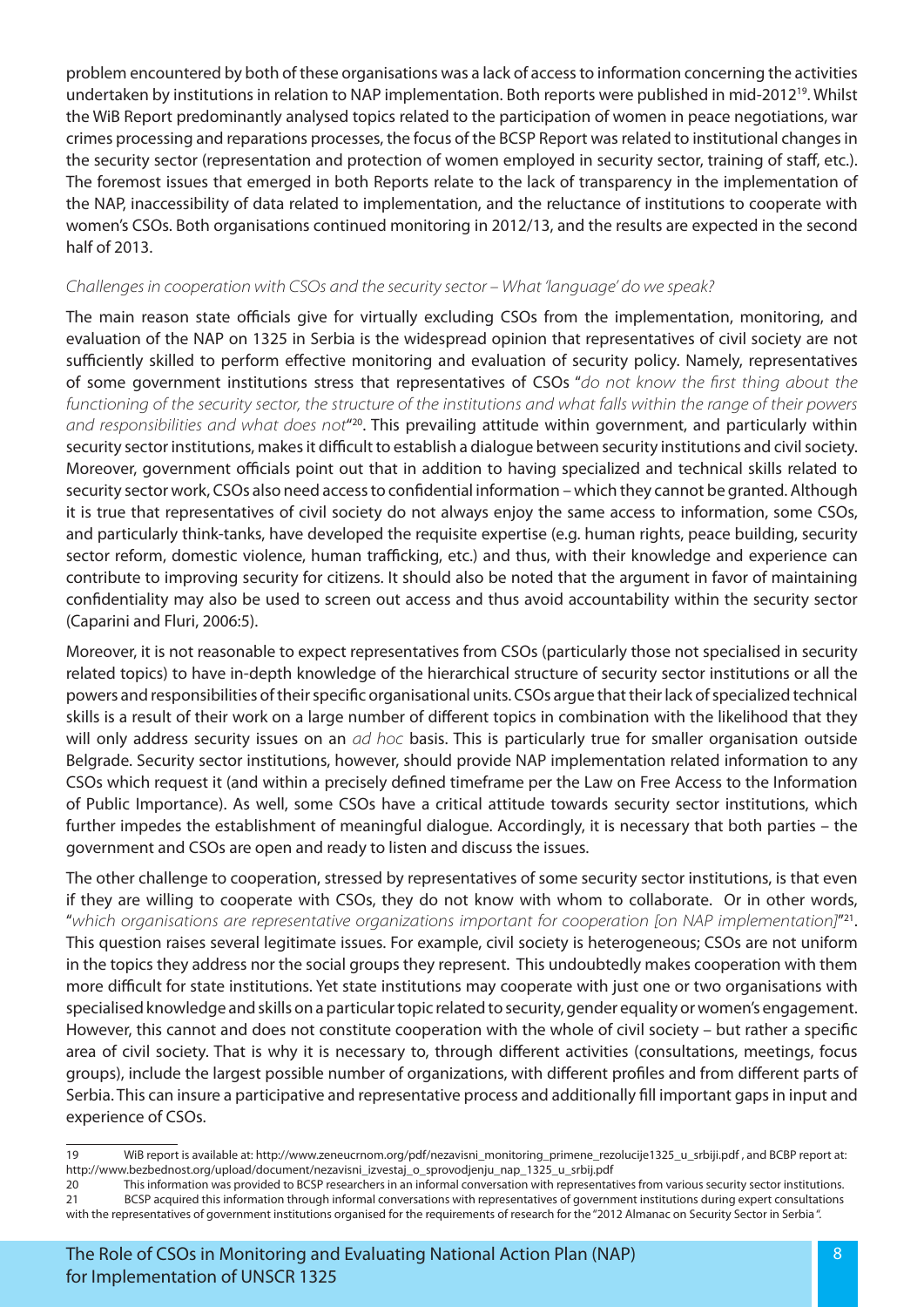Representatives of CSOs may also see obstacles to establishing better cooperation with government institutions. For example, the Government's distrust of CSOs (especially feminist and peace organisations) compounded by a poor understanding of the role women's peace organisations can play in NAP implementation, monitoring and evaluation, undoubtedly impacts CSO willingness to work toward improved cooperation with security sector institutions. It is also a problem that government institutions do not provide equal treatment to all civil society organizations. It therefore happens that government institutions only include certain CSOs with whom they have better relations. Yet it remains unclear what criteria are used to select participating CSOs and to evaluate their credibility and representativeness. One of the most important obstacles in the way of increasing the participation of CSOs in NAP implementation is staffing resources and connections within CSOs themselves.

#### *How to improve cooperation?*

Although Serbia has made some progress in establishing formal mechanisms for cooperation between the government and civil society, for example, by setting up the Office for cooperation with civil society in 2010, there remains much room for improvement. Government institutions still seem to lack a full understanding of and appreciation for civil society, their role and function. Cooperation between the government and CSOs in Serbia is most developed in the area of European integration, poverty reduction, and social policy, as well as that of sustainable local development (Golubović and Anđelković, 2008:11). On the other hand, CSO representatives only rarely take part in the work of individual government institutions responsible for security in Serbia. Most security institutions have not yet developed awareness that CSOs are an important source of information related to identifying whether a specific document or policy is being successfully implemented. The NAP on 1325 is no exception. For this reason, in 2012 at the initiative of BCBP, CSOs and the government began a dialogue related to the implementation of the NAP on 1325 in Serbia. This effort was launched with the goal of establishing a channel for regular communication on the topic of gender and security between CSOs and security institutions. To that end,  $CSOs<sup>22</sup>$  met several times to formulate the requirements<sup>23</sup> for government institutions to meet in order to create the conditions necessary for greater inclusion of CSOs in the implementation and monitoring of the NAP. The meetings resulted in the following guidance:

- 1. All institutions and authorities responsible for NAP implementation and monitoring should ensure that annual plans and reports on the implementation of NAP activities are publicly available on their websites. To ensure greater transparency concerning the process of NAP implementation, a unified website on the implementation of this document should be set up as soon as possible<sup>24</sup>.
- 2. The Multi-sectoral Coordinating Body (MSCB) should, at least annually, organise a joint meeting with all interested representatives of civil society to discuss NAP implementation.
- 3. It would also be desirable for the MSCB to organise annual consultations with CSOs, namely thematic discussions in relations to the topics under the NAP.

## **A step forward towards establishing cooperation between the government and CSOs in the implementation of the NAP on 1325**

A one-day conference "Dialogue between CSOs and Multi-sectoral Coordinating Body on the Implementation of NAP 1325 in Serbia" was held in December 2012. This conference is important since it constituted the first time representatives of government institutions and (women) CSOs came together to discuss NAP implementation. Accordingly, this Conference is considered the formal starting point for establishing transparent dialogue between civil society and the government in the implementation of the NAP on 1325. All the participants of the Conference agreed that it is important to establish dialogue with CSOs; it is therefore expected that in 2013 this dialogue will continue in the form of a second conference that will be organised by the MSCB. See more about this conference in: http://www.bezbednost.org/Bezbednost/4991/Civilno-drustvo-se-krozdijalog-sa-drzavom.shtml

24 While it was announced that this website would be launched at the beginning of 2013, over half a year later the website has still not been implemented.

<sup>22</sup> The meetings were attended by representatives of the following organisations: Women in Black, Autonomous Women Centre, Belgrade Fund for Political Excellence, BIBIJA, Roma Association Novi Bečej, Safety Oasis NGO Kragujevac, YUCOM (Lawyers' Committee for Human Rights), Public Policy Research Centre, European Movement in Serbia, 'Osvit' Roma Women Association Niš, Centre for Gender Studies and Women's Studies NGO of the University in Novi Sad. The meeting were held in the period June-October 2012.

<sup>23</sup> These requirements were presented at the conference "Dialogue between CSOs and Multi-sector Coordinating Body about the Implementation of NAP 1325 in Serbia", held in December 2012.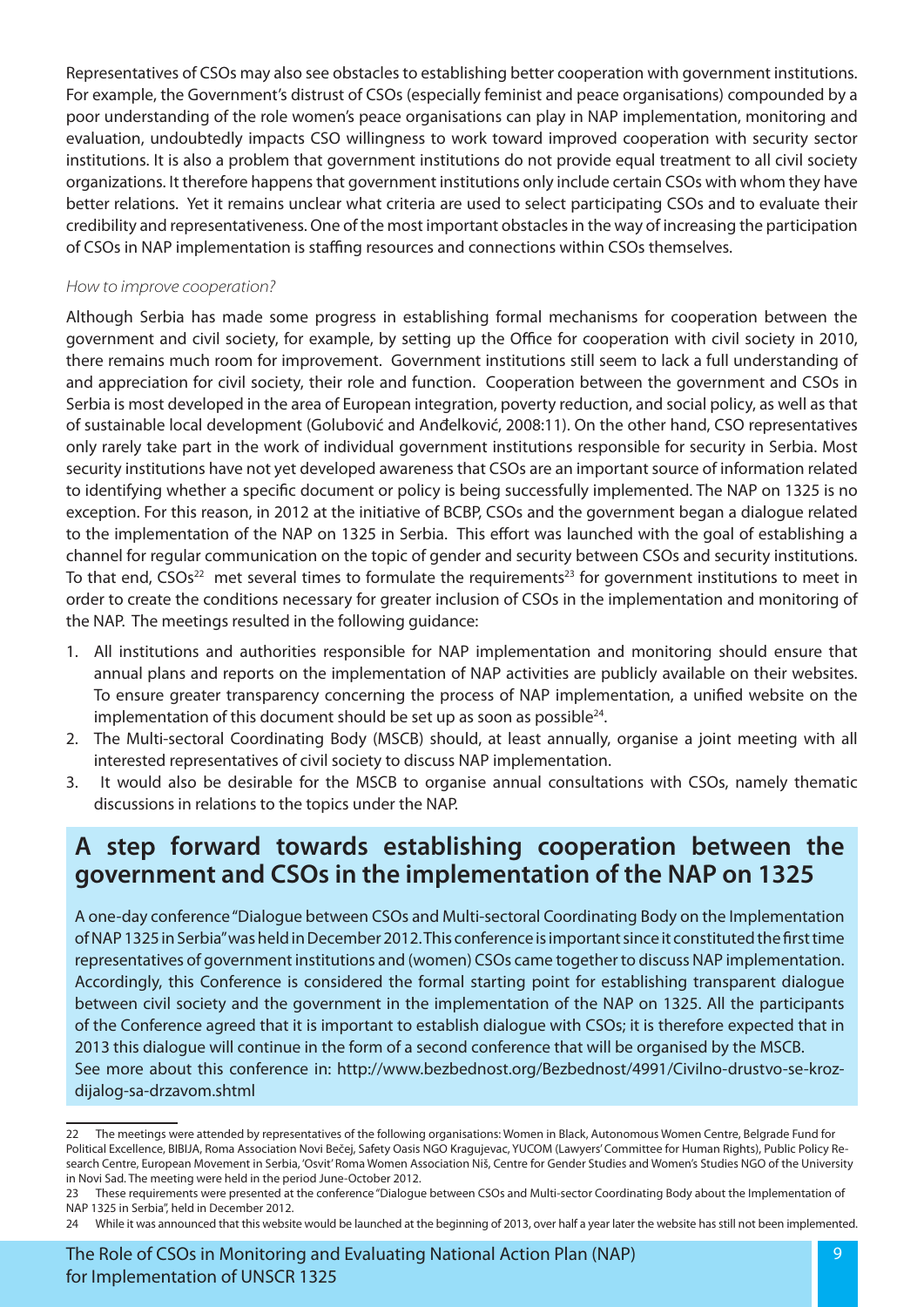**Consultations** should be organised so that as many stakeholders as possible are able to take an active role. This may be achieved by publishing the invitation to participate in the consultations through different communication channels (online, etc.) and with ample notice. In addition to the invitation, CSOs should generally be invited by using mailing lists or making telephone calls. Consultations may be organised in different forms such as meetings, round tables, solicitation of written comments and so on.

Before the consultations begin, however, it is necessary that the institution, under the coordination of MSCB, develop and adopt specific guidelines for organising the consultations with CSOs. The guidelines should contain information about:

- $\rightarrow$  when the MSCB, or government institutions, have to include women and other interested CSOs in the decision making process related to gender and security topics;
- $\rightarrow$  the stage of the decision making process at which to organise consultations. Consultations should be organised in a timely manner, namely as early as possible, and sufficient time should be allowed for the implementation of consultations (minimum two weeks);
- Äpublic access to relevant documents that as well, are written in a manner that is clear and thus avoid bureaucratic jargon or technical terminology;
- $\rightarrow$  the point of contact for the person who is responsible for conducting the consultations, collecting the data about all stakeholders (maintain the database), maintaining contact with them, and coordinate the activities during the consultations. Ideally every institution appoints a person for this;
- $\rightarrow$  the process for follow-up cooperation after a consultation the process, steps, timeline, point of contact, etc.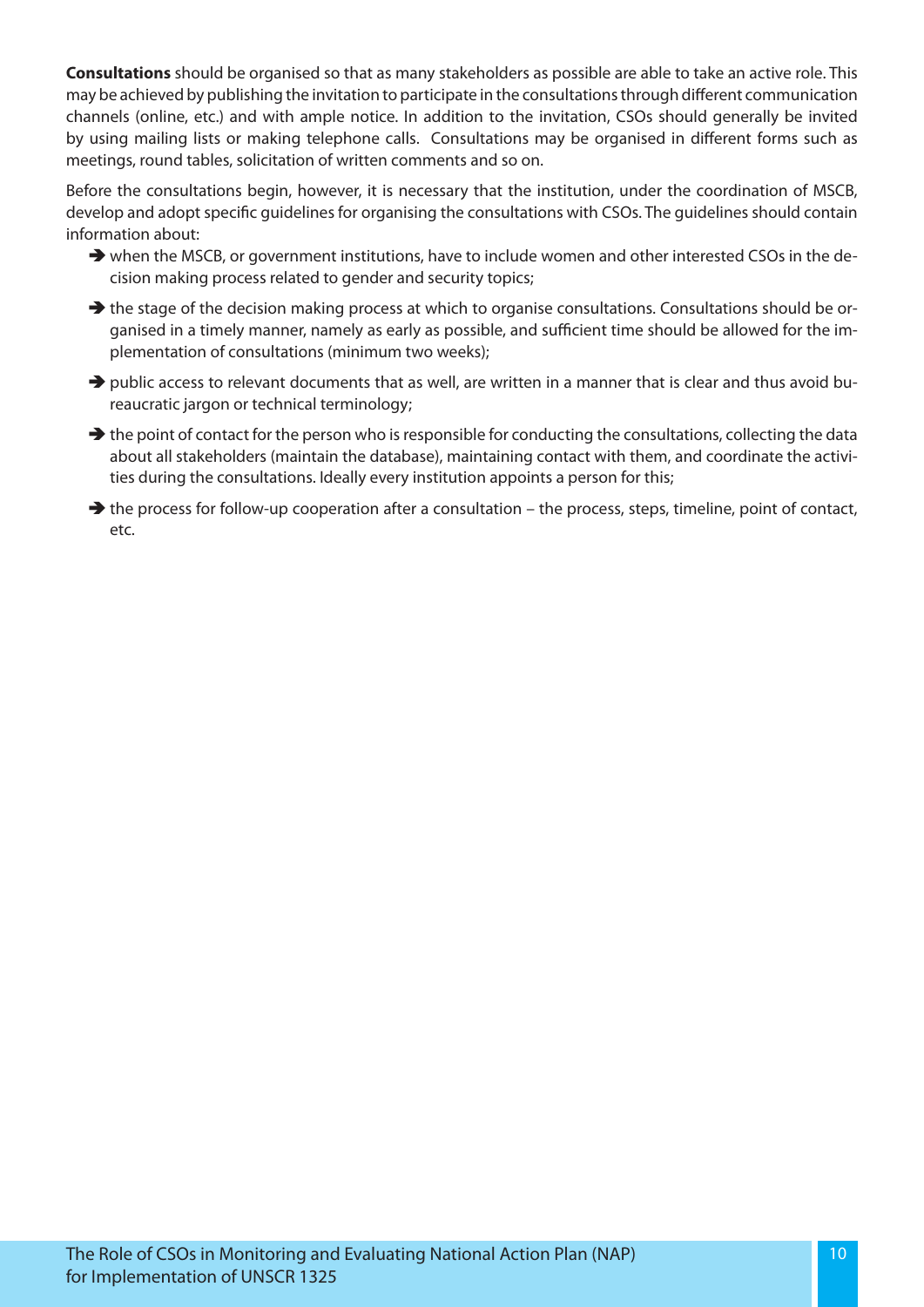# **Sources:**

- 1. Bastick, Megan and Valasek Kristin (2008) Gender and Security Sector Reform Toolkit. DCAF, OSCE/ODIHR, UN-INSTRAW.
- 2. Bastick, Megan and Whitman Tobie (2013) A Women's Guide to Security Sector Reform. Washington: Institute for Inclusive Security and DCAF.
- 3. Beetham, Gwendolyn and Popović, Nicola (2009) Putting policy into practice: Monitoring the implementation of UN Security Council Resolutions on Women, Peace and Security. Conference background paper, Oslo 11-13 November 2009.
- 4. Caparini, Marina and Fluri, Philip (2006) Civil Society Actors in Defence and Security Affairs. In: Caparini, M., Fluri, P. and Molnar, F, ed. Civil Society and the Security Sector: Concepts and Practices in New Democracies. Geneva: DCAF, p. 5.
- 5. Dharmapuri, Sahana (2011) A Survey of UN 1325 National Action Plan Mechanisms for Implementation, Monitoring, Reporting and Evaluation. A Discussion Paper prepared for the US Civil Society Working Group on Women, Peace and Security.
- 6. EPLO (2012) Comparing National Action Plans for UNSCR 1325 in Europe.
- 7. EPLO (2011) Outcome document of the EPLO-GPPAC Online Dialogue on "Implementation of UNSCR 1325: Lessons Learnt and Ways Forward", 3 to 7 October 2011.
- 8. EPLO (2010) UNSCR 1325 in Europe 21 cases of implementation.
- 9. Golubović, Ž. and Anđelković, B. (2008) Institucionalni mehanizam saradnje Vlade i civilnog društva: uporedna iskustva i preporuke za Srbiju (Institutional Mechanism for Cooperation between the Government and the Civil Society). [online] Belgrade: Civic Initiatives.
- 10. Hadžić, Miroslav and Stojanović Gajić Sonja (2012) Godišnjak reforme sektora bezbednosti u Srbiji (Yearbook Security Sector Reform in Serbia). Belgrade: Official Gazette and Belgrade Centre for Security Policy.
- 11. JAZAS Youth (2009) Priručnik za potprimaoce instrukcije za vođenje projekata i izveštavanje (Sub-recipients Manual – Instructions for Project Conducting and Reporting).
- 12. Naraghi Anderlini, Sanam (2010) What do Women Say: Participation and UNSCR 1325. International Civil Society Action Network and the MIT Center for International Studies.
- 13. Odanović, Gorana and Bjeloš Maja (2012) Nezavisni izveštaj o sprovođenju NAP 1325 u Srbiji (Independent Report on the Implementation of NAP 1325 in Serbia). Belgrade: Belgrade Centre for Security Policy.

Author: Gorana Odanović Publisher: Belgrade Centre for Security Policy www.bezbednost.org Proofreading: Heather Huhtanen Graphic Design: DTP Studio



a centre for security, development and the rule of law